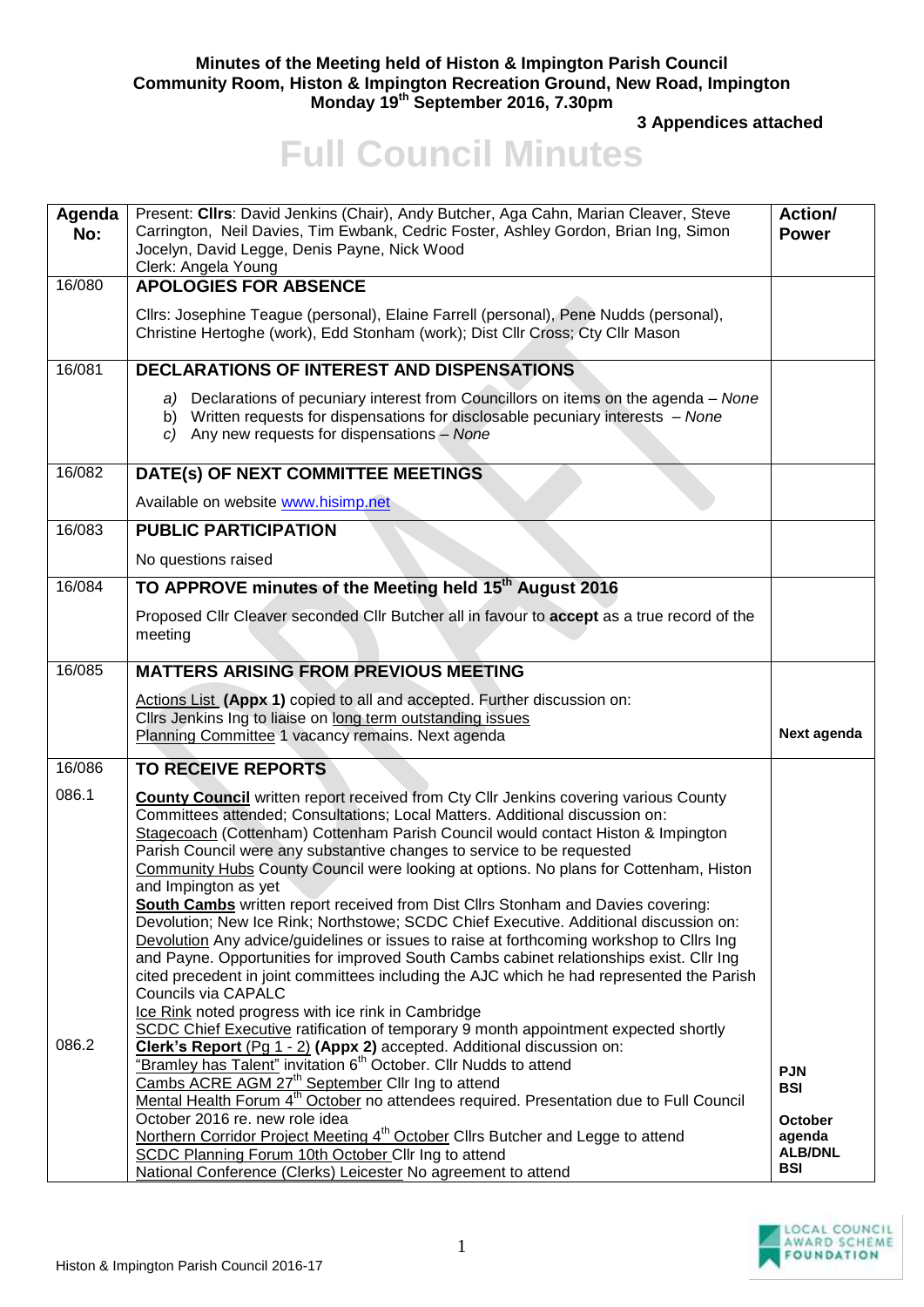| 086.3  | Chairman's Report (Appx 3) accepted. Additional discussion on:<br>Neighbourhood Plan As of today 300 questionnaires have been completed and returned to<br>Enventure, either online or by post. The aim must be 1,000-2,000. Cedric Foster and his<br>team of volunteers thanked for organising delivery                                                                                                                                                                                                                                                                                                                                                          |                   |
|--------|-------------------------------------------------------------------------------------------------------------------------------------------------------------------------------------------------------------------------------------------------------------------------------------------------------------------------------------------------------------------------------------------------------------------------------------------------------------------------------------------------------------------------------------------------------------------------------------------------------------------------------------------------------------------|-------------------|
| 086.4  | Workshop No further detail yet but noted clear wish for Committees to be "more strategic"<br><b>Other Committee Chairs reports/Items for Decision</b><br>Highways Committee next meeting 15 <sup>th</sup> September. No minutes yet available                                                                                                                                                                                                                                                                                                                                                                                                                     |                   |
|        | <b>Employment Committee meeting for 23<sup>rd</sup> September postponed. To be re-arranged</b><br>To Delegate to office decisions on DBS requirements and rates of pay for 3 self-employed<br>youth workers providing 2 month cover plus enhanced rate for existing junior youth worker.<br>Noting likely additional cost of £800-900. Proposed Cllr Wood, seconded Cllr Cahn all in<br>favour and AGREED. Noted if payment came from reserves at end of year, would need to<br>consider replenishment at precept.<br>Cllrs Carrington and Wood offered to volunteer as youth club helpers. Clerk to advise<br>Youth Worker and Youth Liaison Officer Dr Abdullah |                   |
| 086.5  | <b>Working Group/Task &amp; Finish Group Reports</b><br>Community Park Project Working Party 2 meeting noted provided for all 1 August and 1 <sup>st</sup><br>September                                                                                                                                                                                                                                                                                                                                                                                                                                                                                           |                   |
|        | Public Art Working Party meeting notes 21 <sup>st</sup> July provided to all. Request made for audit of<br>all public art in villages to be drawn up, for our records                                                                                                                                                                                                                                                                                                                                                                                                                                                                                             |                   |
|        | Neighbourhood Plan Steering Group/Core Group Task & Finish - reports to Full Council<br>only – meeting held 18 <sup>th</sup> August. No further update                                                                                                                                                                                                                                                                                                                                                                                                                                                                                                            |                   |
|        | Youth Task & Finish Group meeting due 29 <sup>th</sup> November. Meetings with Impington Village<br>College, Connections Bus Project and other local Parish Councils continue                                                                                                                                                                                                                                                                                                                                                                                                                                                                                     |                   |
|        | Drainage Working Party notes 25 <sup>th</sup> July provided to all and accepted. Further meting to be<br>requested in due course.<br>Parish Council is requested to review its stance on building in Green Belt areas where<br>tangible benefits to drainage infrastructure deficits may be available. Discussion took place.<br>Noted:                                                                                                                                                                                                                                                                                                                           |                   |
|        | As part of capital planning process all possible drainage projects should be listed<br>$\bullet$<br>individually and costed. Each to be considered and appropriate decision how to fund.<br>In view of support given to Milton Road project, general agreement that the Parish<br>Council should consider actively looking at elsewhere in the community where<br>significant community gain could be provided by working with others to bring forward<br>development. Such community advantages cannot outweigh a fundamentally bad<br>proposal                                                                                                                  |                   |
|        | Queries on levels at Park Lane culvert to be forward to SCDC for clarification<br>$\bullet$<br>The results from the Neighbourhood Plan consultation could inform the Parish Council<br>$\bullet$<br>on any way forward                                                                                                                                                                                                                                                                                                                                                                                                                                            |                   |
|        | Cambs County Council Flood and Water Team Emergency Plan group to meeting October<br>and requested to consider proposals for CFA Groups by County Council                                                                                                                                                                                                                                                                                                                                                                                                                                                                                                         |                   |
|        | Kings Meadow Working Party meeting yet to be arranged                                                                                                                                                                                                                                                                                                                                                                                                                                                                                                                                                                                                             |                   |
|        | Newsletter Editorial Team Task and Finish held 8 <sup>th</sup> August. Newsletter due for publication<br>by 23 September                                                                                                                                                                                                                                                                                                                                                                                                                                                                                                                                          |                   |
| 16/087 | TO ACCEPT COMMITTEE REPORTS note actions and agree                                                                                                                                                                                                                                                                                                                                                                                                                                                                                                                                                                                                                |                   |
| 087.1  | Planning Committee draft minutes 26 <sup>th</sup> July, 9 <sup>th</sup> August and 6 <sup>th</sup> September provided to all.<br>Next meetings due 20 <sup>th</sup> September, 11 <sup>th</sup> October                                                                                                                                                                                                                                                                                                                                                                                                                                                           |                   |
| 087.2  | Recreation Committee draft minutes 25 <sup>th</sup> July provided to all. Next meeting due 26 <sup>th</sup><br>September                                                                                                                                                                                                                                                                                                                                                                                                                                                                                                                                          |                   |
| 087.3  | Environment Committee draft minutes 13 <sup>th</sup> September provided to all. Next meeting due<br>25 <sup>th</sup> October. Cllr Farrell interested in joining Environment Committee. No vacancy at<br>present. Review of Committee membership to be undertaken and report back October Full<br>Council                                                                                                                                                                                                                                                                                                                                                         | October<br>agenda |

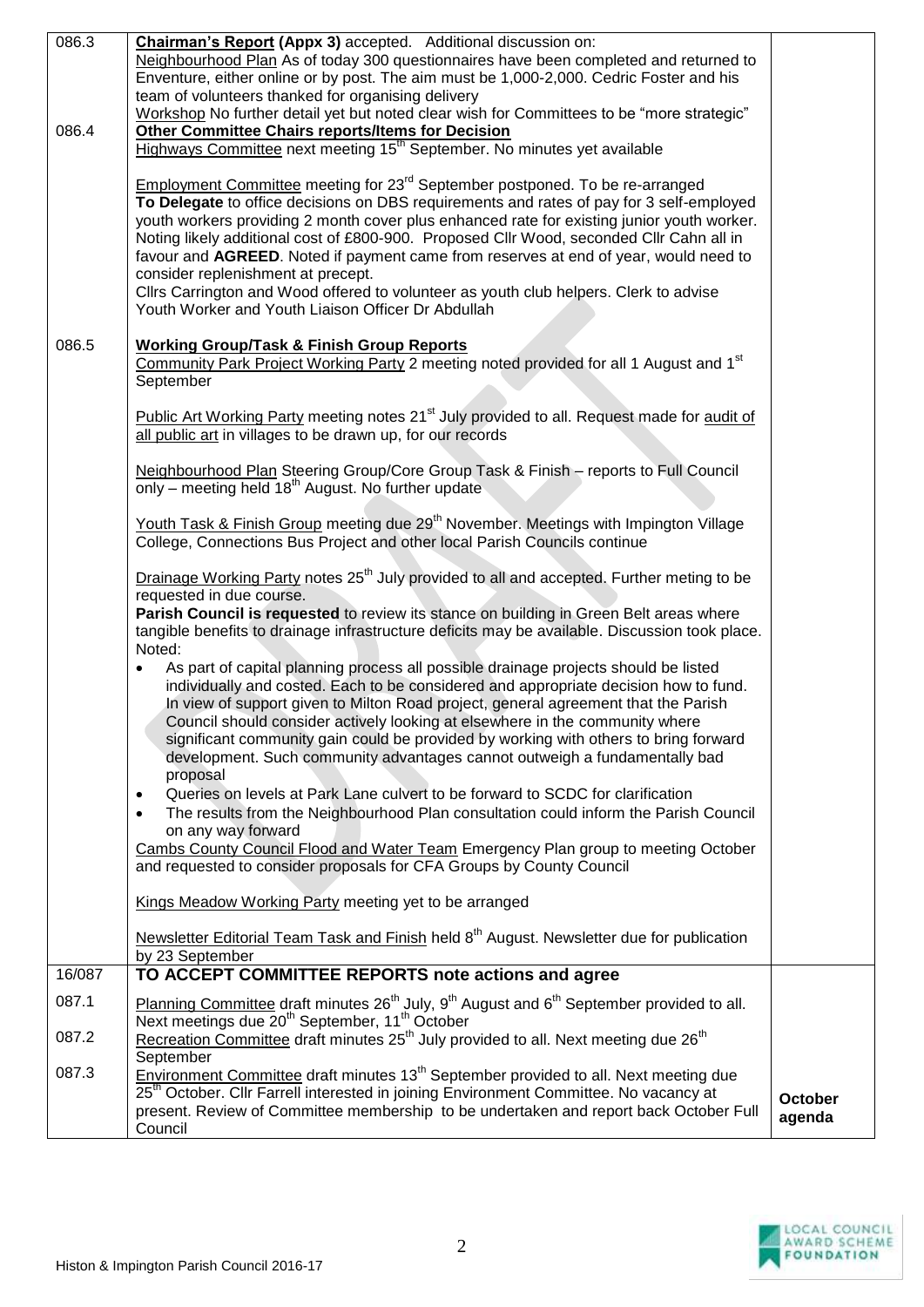| 16/088         | TO RECEIVE FINANCE & ADMINISTRATION REPORT (Appx 2 Pgs 3 & 4)                                                                                                    |                                   |
|----------------|------------------------------------------------------------------------------------------------------------------------------------------------------------------|-----------------------------------|
| 088.1          | Finance, Legal and Administration Committee draft minutes 18 <sup>th</sup> July provided to all next.<br>Next meeting due 10 <sup>th</sup> October               |                                   |
| 088.2          | Delegated payment of accounts noted                                                                                                                              |                                   |
| 088.3          | Approve payment of outstanding accounts Proposed Cllr Payne, seconded Cllr Ewbank all                                                                            |                                   |
|                | in favour and AGREED to approve. Noted all payments manually checked by Cllr Ing                                                                                 |                                   |
|                | against invoices/paperwork prior to meeting                                                                                                                      |                                   |
| 088.4<br>088.5 | Amounts paid in noted                                                                                                                                            |                                   |
|                | To agree payment to PEM VAT services for additional work on annual VAT Review -<br>£750 + VAT. Proposed Cllr Payne, seconded Cllr Ing all in favour and AGREED   |                                   |
| 088.6          | Payment of Public Open Space and Community Facilities Contribution Development rear of                                                                           |                                   |
|                | Orchard House, Highfield Road, Impington Agreement for Chairman and Vice Chairman of                                                                             |                                   |
|                | the Council to sign indemnity to the sum of £20,935.30 in lieu of on-site provision of public                                                                    |                                   |
|                | open space and £3,459.84 off-site provision of community facility space. Proposed Cllr                                                                           |                                   |
|                | Davies, seconded Cllr Cahn all in favour and AGREED. Cllr Butcher abstained                                                                                      |                                   |
| 16/089         | <b>RECENT CORRESPONDENCE</b>                                                                                                                                     |                                   |
| 089.1          |                                                                                                                                                                  |                                   |
| 089.2          | Circulation file available for all<br>Cambs Parish Council Conference 2016 Friday 18 <sup>th</sup> November. Attendees to be                                     |                                   |
|                | considered. Cllr Payne, Jenkins and Butcher expressed interest, plus Clerk                                                                                       |                                   |
| 089.3          | Rural Services Network grant opportunities to be considered. Agreed Committees should                                                                            |                                   |
|                | agree projects and prepare information ready to put in grant application where available.                                                                        |                                   |
| 089.4          | Possibility of two Councillors taking lead on grant application discussed                                                                                        |                                   |
|                | Other Correspondence none                                                                                                                                        |                                   |
| 16/090         | <b>OTHER MATTERS</b>                                                                                                                                             |                                   |
| 090.1          | Workshop Feedback 15 <sup>th</sup> August, not yet finalised. Next agenda                                                                                        |                                   |
| 090.2          | Meeting with Cambs County Council held 16 <sup>th</sup> August, Cllr Payne outlined discussions.                                                                 |                                   |
|                | Notes to be made available once agreed with County Council representatives.                                                                                      |                                   |
|                | Noted:<br>County Council wish to establish a dialogue<br>$\bullet$                                                                                               |                                   |
|                | Medium term process, aiming to influence land use at first review of South Cambs<br>$\bullet$                                                                    |                                   |
|                | Local Plan                                                                                                                                                       |                                   |
|                | Second consultation on school future awaited<br>$\bullet$                                                                                                        |                                   |
|                | Further meeting sensible once Neighbourhood Plan survey results in. Concern over<br>$\bullet$                                                                    |                                   |
|                | County Council's understanding of need for additional open space. Difficulties with                                                                              |                                   |
|                | Cottenham Parish Council/County Council relationship issues highlighted. Cty Cllr<br>Jenkins reminded members he was on County Council committee looking at      |                                   |
|                | maximising assets. He had stressed the importance of good partnership relationships                                                                              |                                   |
|                | to members. He undertook to request feedback on the Council's perception of the                                                                                  | <b>Cty Cllr</b><br><b>Jenkins</b> |
|                | meeting held 16 <sup>th</sup> August, as County Councillor for Histon & Impington                                                                                |                                   |
| 090.3          | Policy Review all policies except Staff Handbook policies and Financial Regulations,                                                                             |                                   |
|                | Standing Orders (October agenda). Noting possible update on Tree Policy, proposed Cllr<br>Davies, seconded Cllr Cahn all AGREED. Final version to go on website  |                                   |
| 090.4          | To Delegate response and submission process to City Deal Consultation. Proposed Cllr                                                                             |                                   |
|                | Davies seconded Cllr Ing, all in favour and AGREED to delegate to Cllr Butcher to prepare                                                                        |                                   |
|                | response in consultation with Highway and Planning members, circulate to all Councillors                                                                         | AB<br><b>COB</b>                  |
|                | for final comment by 3 <sup>rd</sup> October. Assistant Clerk to submit by deadline 10 <sup>th</sup> October                                                     | October                           |
| 090.5          | To Consider forming a Task & Finish Group on Timebanking. Deferred to next agenda                                                                                | agenda                            |
| 16/091         | HOW TO COMMUNICATE MEETING DECISION AND MATTERS FOR NEXT                                                                                                         |                                   |
|                | <b>AGENDA</b>                                                                                                                                                    |                                   |
|                | <b>Website:</b>                                                                                                                                                  |                                   |
|                | City Deal Consultation; Neighbourhood Plan; S106 monies to be paid                                                                                               |                                   |
|                | Next agenda/s:                                                                                                                                                   |                                   |
|                | Financial Regulations/Standing Orders; Timebanking; Workshop Feedback; Data<br>Protections Issues; Health Group proposals e.g. forum; Mental well-being champion |                                   |
|                |                                                                                                                                                                  |                                   |